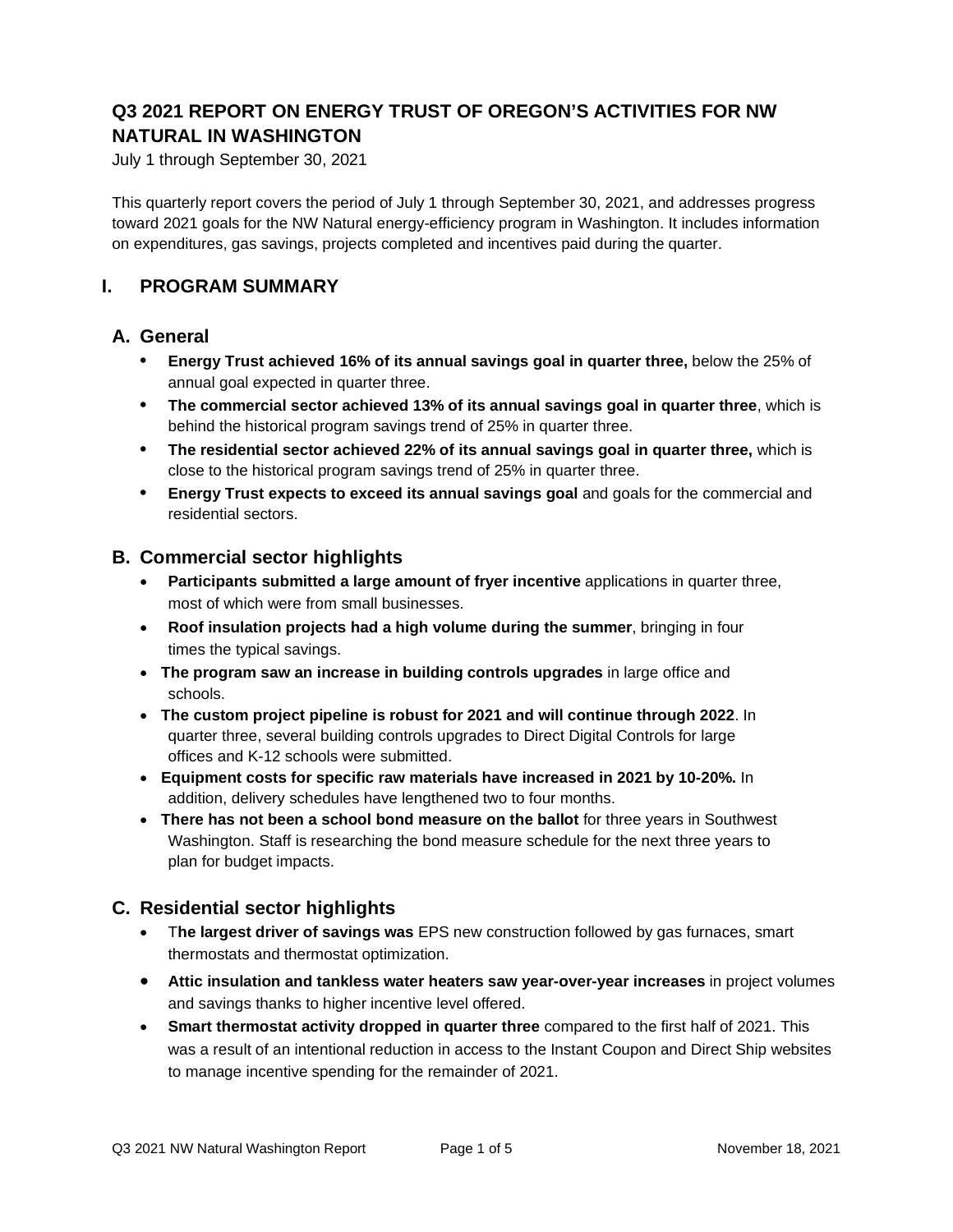• **Cooler weather in September led to an increase in insulation and primary space heating** projects completed. Attic insulation for existing single-family homes, gas furnaces and fireplaces all increased despite the lack of available bonus incentives.

#### **D. Program evaluations**

**In quarter three, Energy Trust finalized the following evaluations and studies:**

- **Existing Buildings 2019 Impact Evaluation** The report can be found online at [https://www.energytrust.org/wp-content/uploads/2021/09/Existing-Buildings-PY2019-Impact-](https://www.energytrust.org/wp-content/uploads/2021/09/Existing-Buildings-PY2019-Impact-Evaluation-Report-wSR.pdf)[Evaluation-Report-wSR.pdf](https://www.energytrust.org/wp-content/uploads/2021/09/Existing-Buildings-PY2019-Impact-Evaluation-Report-wSR.pdf)
- **2020 Fast Feedback Annual Report** The report can be found online at [https://www.energytrust.org/wp-content/uploads/2021/05/Energy-Trust-2020-Fast-Feedback-End](https://www.energytrust.org/wp-content/uploads/2021/05/Energy-Trust-2020-Fast-Feedback-End-of-Year-Report-FINAL.pdf)[of-Year-Report-FINAL.pdf](https://www.energytrust.org/wp-content/uploads/2021/05/Energy-Trust-2020-Fast-Feedback-End-of-Year-Report-FINAL.pdf)
- **Oregon Commercial and Industrial Boiler Market Characterization Memo** The report can be found online at [https://www.energytrust.org/wp](https://www.energytrust.org/wp-content/uploads/2021/05/EnergyTrust_CIGasBoilerMarketResearch-Memo_FINAL.pdf)[content/uploads/2021/05/EnergyTrust\\_CIGasBoilerMarketResearch-Memo\\_FINAL.pdf](https://www.energytrust.org/wp-content/uploads/2021/05/EnergyTrust_CIGasBoilerMarketResearch-Memo_FINAL.pdf)

### **E. Washington Utilities and Transportation Commission performance metrics**

The table below compares quarterly results to 2021 goals, as established in NW Natural's Energy Efficiency Plan for Washington (filed in December 2020).

| Metric                                            | Goal                   | <b>2021 YTD</b>      | Q1 results           | Q <sub>2</sub> results | Q3 results               | Q4 results |
|---------------------------------------------------|------------------------|----------------------|----------------------|------------------------|--------------------------|------------|
| <b>Therms Saved</b>                               | 386.680                | 238.095              | 52.172               | 122.960                | 62.964                   |            |
| Total Program Expenditures \$3,322,803            |                        | \$2,230,174          | \$<br>682,019        | S.<br>941.612          | <sup>\$</sup><br>606.543 |            |
| <b>Average Levelized Cost Per</b><br><b>Therm</b> | Less than<br>\$0.65    | 0.68                 | $0.86$ \$<br>- \$    | 0.61                   | - \$<br>0.65             |            |
| Utility Cost at Portfolio Level                   | Greater<br>than $1.00$ | Reported<br>annually | Reported<br>annually | Reported<br>annually   | Reported<br>annually     |            |

#### **2021 results compared to goals**

- This table does not include savings goal or budget associated with NW Natural's Washington Low-Income Energy Efficiency program delivery.
- Northwest Energy Efficiency Alliance (NEEA) gas market transformation activities are not included in this table.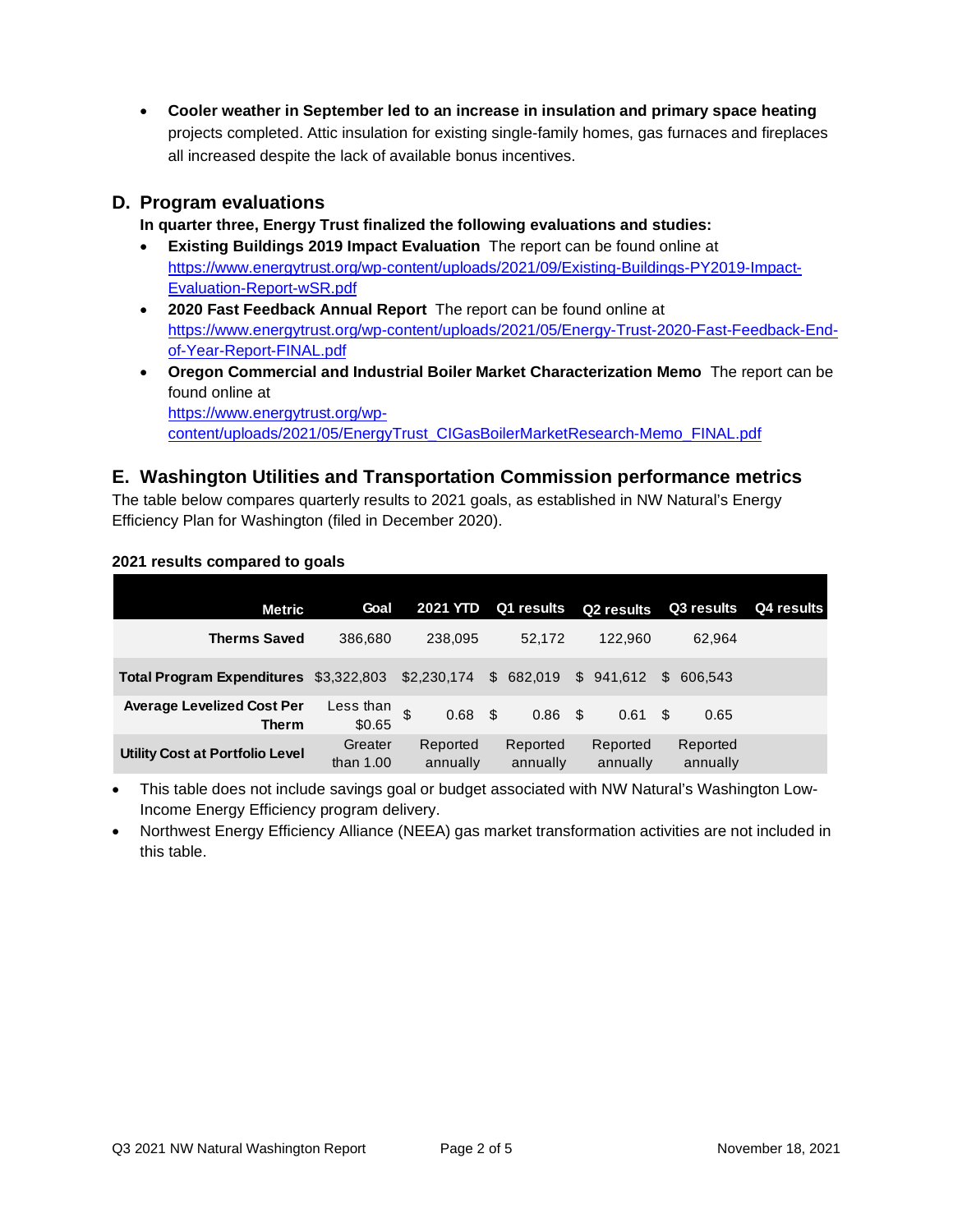# **II. QUARTERLY RESULTS**

# **A. Expenditures[1](#page-2-0)**

|                    |                               |  | Q3 actual    |     | Q3 budgeted  |    | <b>Budget</b> |  |
|--------------------|-------------------------------|--|--------------|-----|--------------|----|---------------|--|
|                    |                               |  | expenditures |     | expenditures |    | variance      |  |
| <b>Commercial</b>  | Commercial \$                 |  | 188,764      | -\$ | 358,072      | \$ | 169,308       |  |
|                    | Commercial administration \$  |  | 9,152        | -\$ | 19,326       | \$ | 10,174        |  |
|                    | <b>Commercial Total \$</b>    |  | 197,916      | -\$ | 377,398      | \$ | 179,482       |  |
| <b>Residential</b> | Residential \$                |  | 389,826      | \$  | 296,241      | \$ | $-93,585$     |  |
|                    | Residential administration \$ |  | 18,801       | \$  | 15,828       | \$ | $-2,973$      |  |
|                    | <b>Residential Total \$</b>   |  | 408,627      | \$  | 312,069      | \$ | $-96,558$     |  |
|                    | Total expenditures \$         |  | 606,543      | \$  | 689,467      | \$ | 82,924        |  |

### **B. Incentives paid[2](#page-2-1)**

|                     |                      |      |                        | <b>Percent incentives/</b> |
|---------------------|----------------------|------|------------------------|----------------------------|
|                     | Q3 actual incentives |      | Q3 actual expenditures | expenditures               |
| Commercial \$       | 66.221               | - SS | 197,916                | 33%                        |
| Residential \$      | 225.096              | - \$ | 408.627                | 55%                        |
| Total Incentives \$ | 291,318              | - \$ | 606,543                | 48%                        |

• Incentives paid account for approximately 61% of year-to-date program expenses, when total program expenses are adjusted down by 15% to account for costs that a utility-delivered program would recover through rates.

#### **C. Savings**

|             |                               | Q3 savings | Annual goal | <b>Percent</b> | Levelized  |
|-------------|-------------------------------|------------|-------------|----------------|------------|
|             |                               | therms     | therms      | achieved Q3    | cost/therm |
|             | Existing Buildings - custom   |            | 164,843     |                |            |
| Commercial  | Existing Buildings - standard | 28,503     | 48,782      | 58%            |            |
|             | New Buildings - custom        |            | 4,703       |                |            |
|             | New Buildings - standard      | 1,529      | 19,778      | 8%             |            |
|             | <b>Commercial total</b>       | 30,032     | 238,107     | $13\%$ \$      | 0.49       |
|             | Home retrofit                 | 21,956     | 86,957      | 25%            |            |
| Residential | Midstream and retail          | 82         | 9,957       | 1%             |            |
|             | Small multifamily             | 355        | 1,666       | 21%            |            |
|             | EPS new construction          | 10,539     | 49,993      | 21%            |            |
|             | <b>Residential total</b>      | 32,931     | 148,573     | $22\%$ \$      | 0.79       |
|             | <b>Total</b>                  | 62,964     | 386,680     | $16\%$ \$      | 0.65       |

• Quarterly savings are anticipated as follows: 10% of annual savings in Q1, 10% of annual savings in Q2, 25% of annual savings in Q3 and 55% of annual savings in Q4.

<span id="page-2-0"></span><sup>&</sup>lt;sup>1</sup> Columns may not total due to rounding.

<span id="page-2-1"></span><sup>&</sup>lt;sup>2</sup> NEEA expenditures excluded per NW Natural Washington's Energy Efficiency Plan.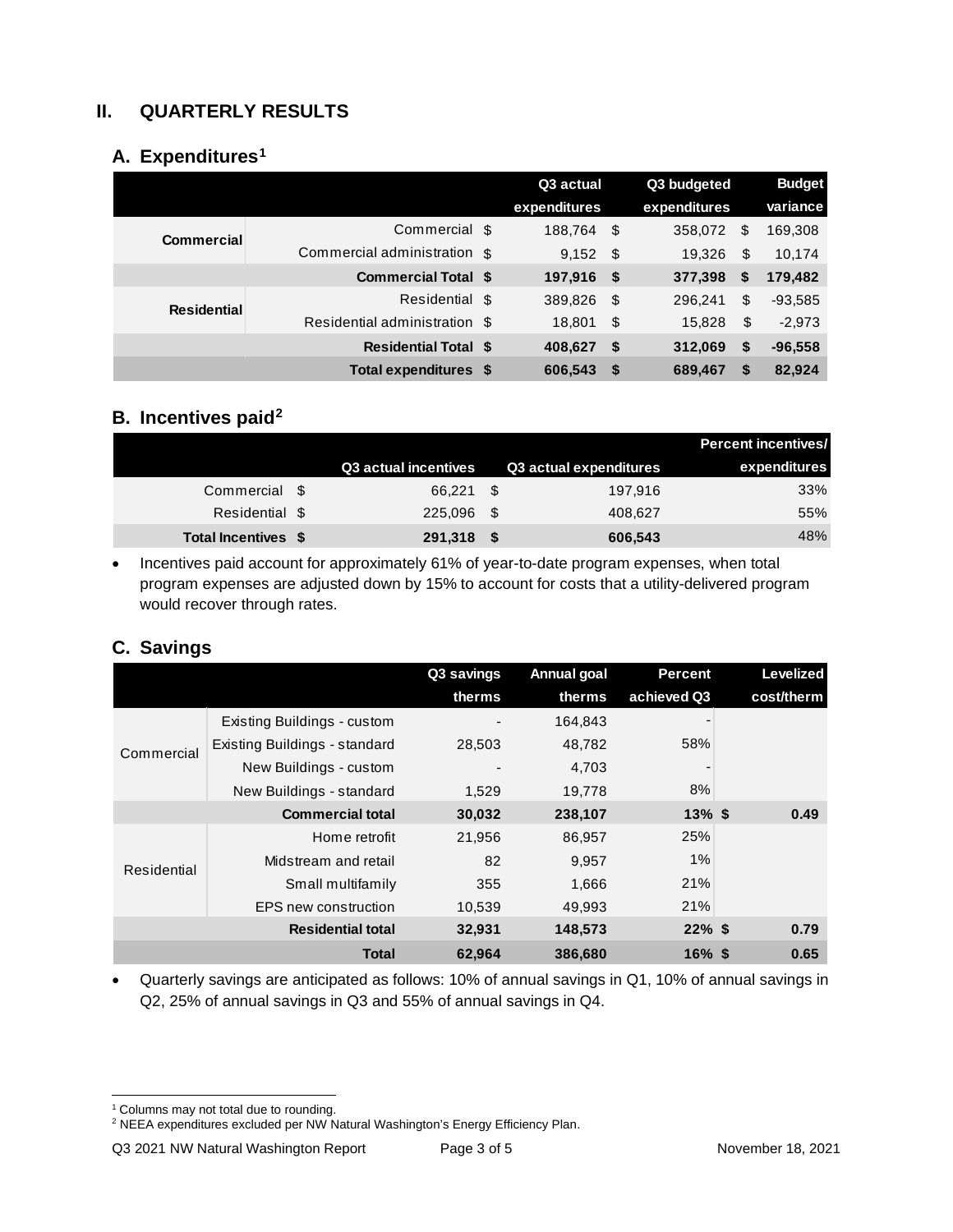# **III. YEAR-TO-DATE RESULTS**

# **A. Activity highlights—sites served[3](#page-3-0)**

| Q1             | Q2             | Q3 | Q4<br><b>Total</b> |
|----------------|----------------|----|--------------------|
|                |                |    |                    |
| $\overline{4}$ | 5              | 18 | 27                 |
| $\overline{2}$ | $\overline{4}$ | 2  | 8                  |
| $\overline{4}$ | 7              | 2  | 13                 |
|                | 2              | 2  | 5                  |
| ٠              | 2              | 3  | 5                  |
|                |                |    |                    |

|                      | Q1  | Q <sub>2</sub> | Q3  | Q4 | Total |
|----------------------|-----|----------------|-----|----|-------|
| <b>Residential</b>   |     |                |     |    |       |
| EPS new construction | 180 | 104            | 97  |    | 381   |
| <b>HVAC</b>          | 156 | 193            | 161 |    | 510   |
| <b>HVAC Controls</b> | 245 | 537            | 94  |    | 876   |
| <b>Water Heating</b> | 11  | 7              | 7   |    | 25    |
| Weatherization       | 55  | 60             | 88  |    | 203   |

• This table of sites served excludes offerings purchased at distributers and retail (gas fireplaces and showerheads) because Energy Trust does not receive site data for those purchases.

<span id="page-3-0"></span> $^3$  Quarter two sites served data were initially reported incorrectly. A corrected version of the quarter two report is available at energytrust.org/reports.